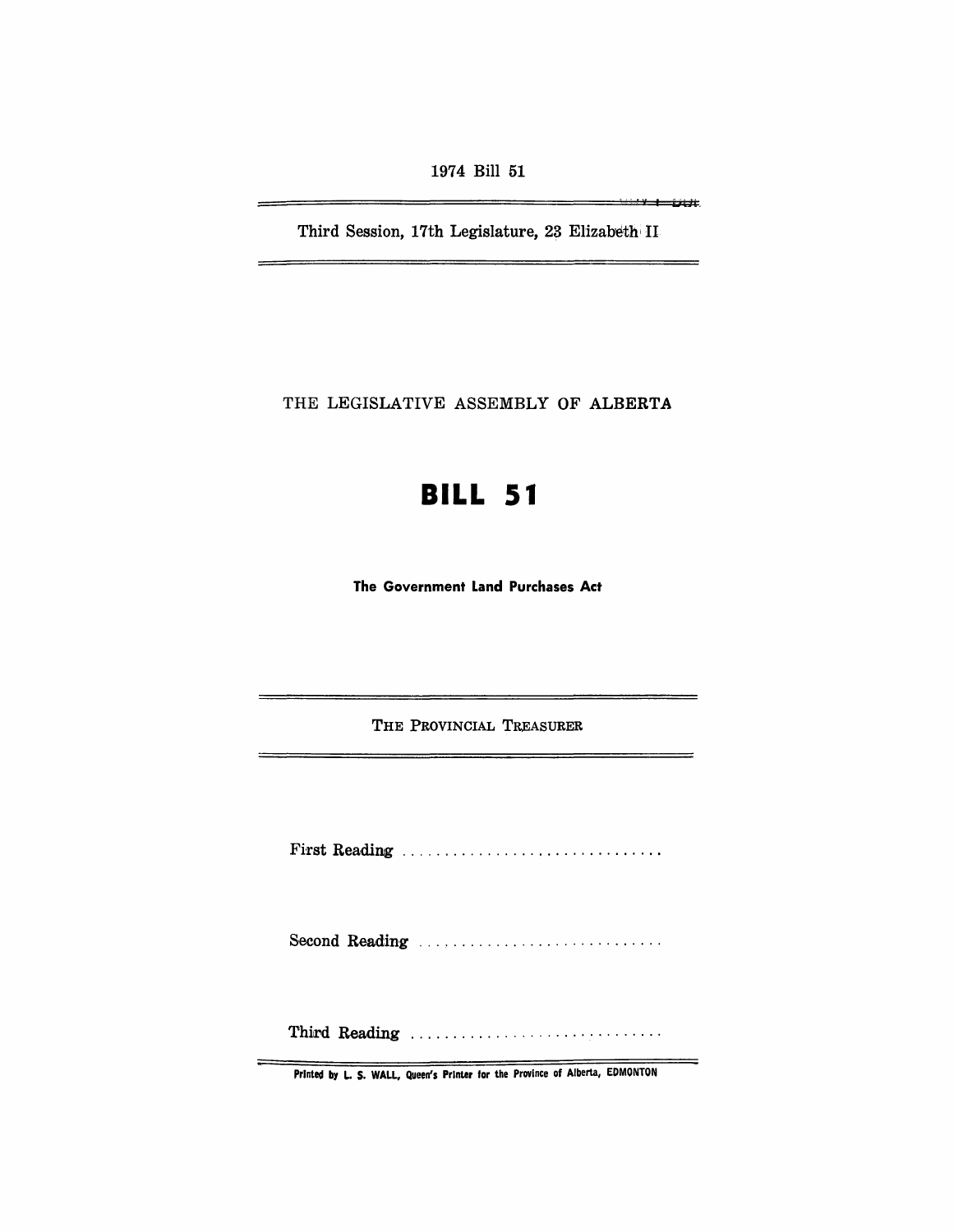Bill *51* 

# **BILL 51**

### 1974

#### THE GOVERNMENT LAND PURCHASES ACT

#### *(Assented to* , 1974)

HER MAJESTY, by and with the advice and consent of the Legislative Assembly of Alberta, enacts as follows:

1. (1) There shall be a fund called the "Land Purchase Fund".

(2) The Fund shall be held by the Provincial Treasurer, who shall maintain a separate accounting record of the Fund.

(3) The Provincial Treasurer shall from time to time advance to the Fund from the General Revenue Fund such sums as may be required for the purposes of the Fund.

(4) The net amount of the advances under subsection (3) at any time shall not exceed \$100,000,000.

(5) The Lieutenant Governor in Council may order that any surplus amount in the Land Purchase Fund be paid into the General Revenue Fund.

(6) Where any audited financial statement of the Fund shows a deficit, the Provincial Treasurer on the direction of the Lieutenant Governor in Council shaII, transfer from the General Revenue Fund to the Land Purchase Fund an amount equal to the deficit.

2. (1) On the request of a Minister of the Crown, the Provincial Treasurer, or an agent authorized by him, may, on behalf of the Crown, acquire land in Alberta that it is expedient or advantageous to acquire to meet future requirements of the department or other division of the public service of Alberta under that Minister's administration.

(2) Where part only of a parcel of land may be required but the Provincial Treasurer is of the opinion that the Crown can acquire the whole or a greater part of that parcel at a more reasonable price or to a greater advantage than by acquiring the required part only, the whole or the greater part of that parcel may, with the approval of the Provincial Treasurer, be acquired by or on behalf of the Crown.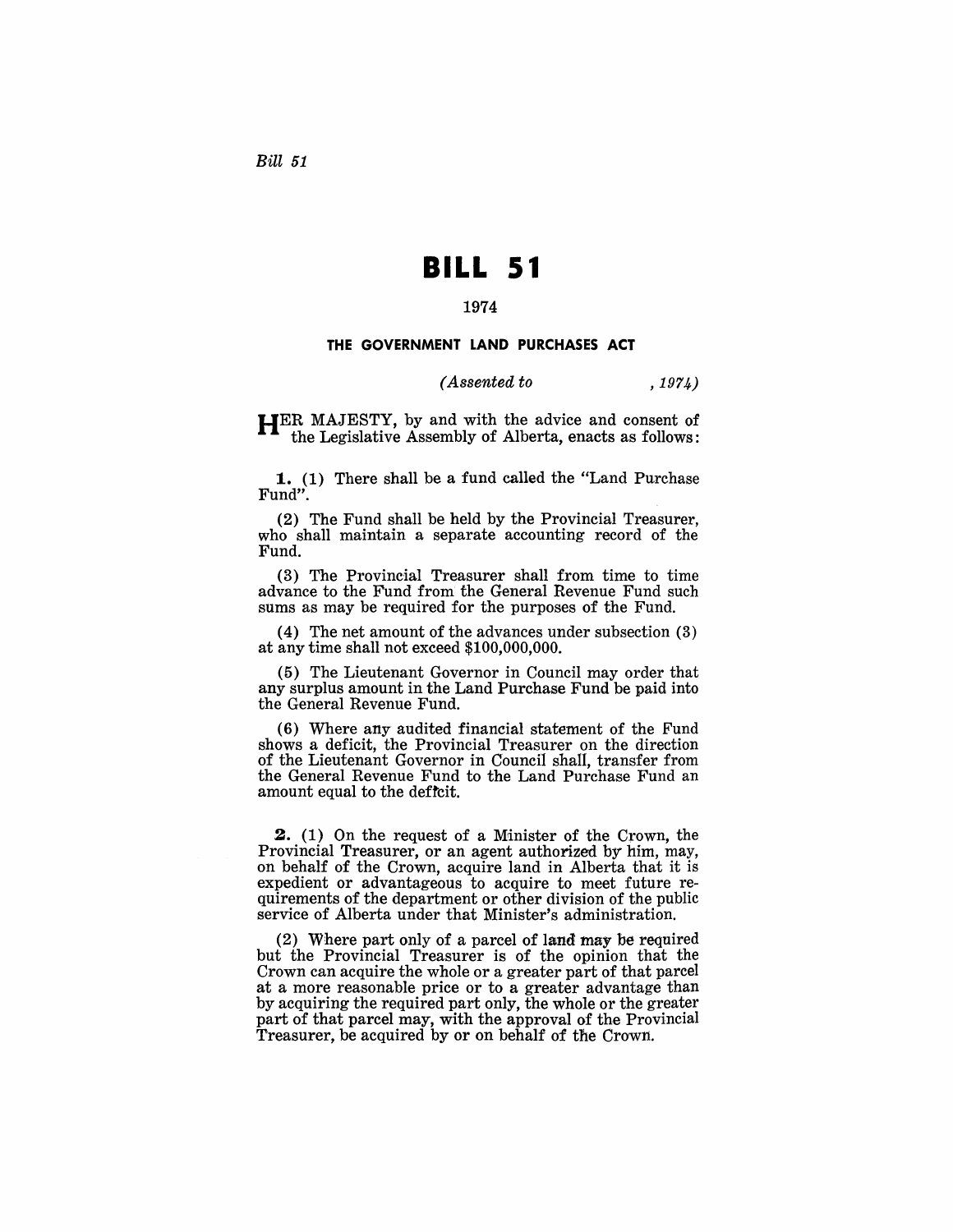## **Explanatory Notes**

I. This Bill will establish a permanent Fund for the purchase of land required by departments of the Government in advance of actual need. The Fund is to be reimbursed for land so acquired by the individual Departments out of the moneys appropriated to them for land purchase.

2. Provincial Treasurer authorized to purchase land.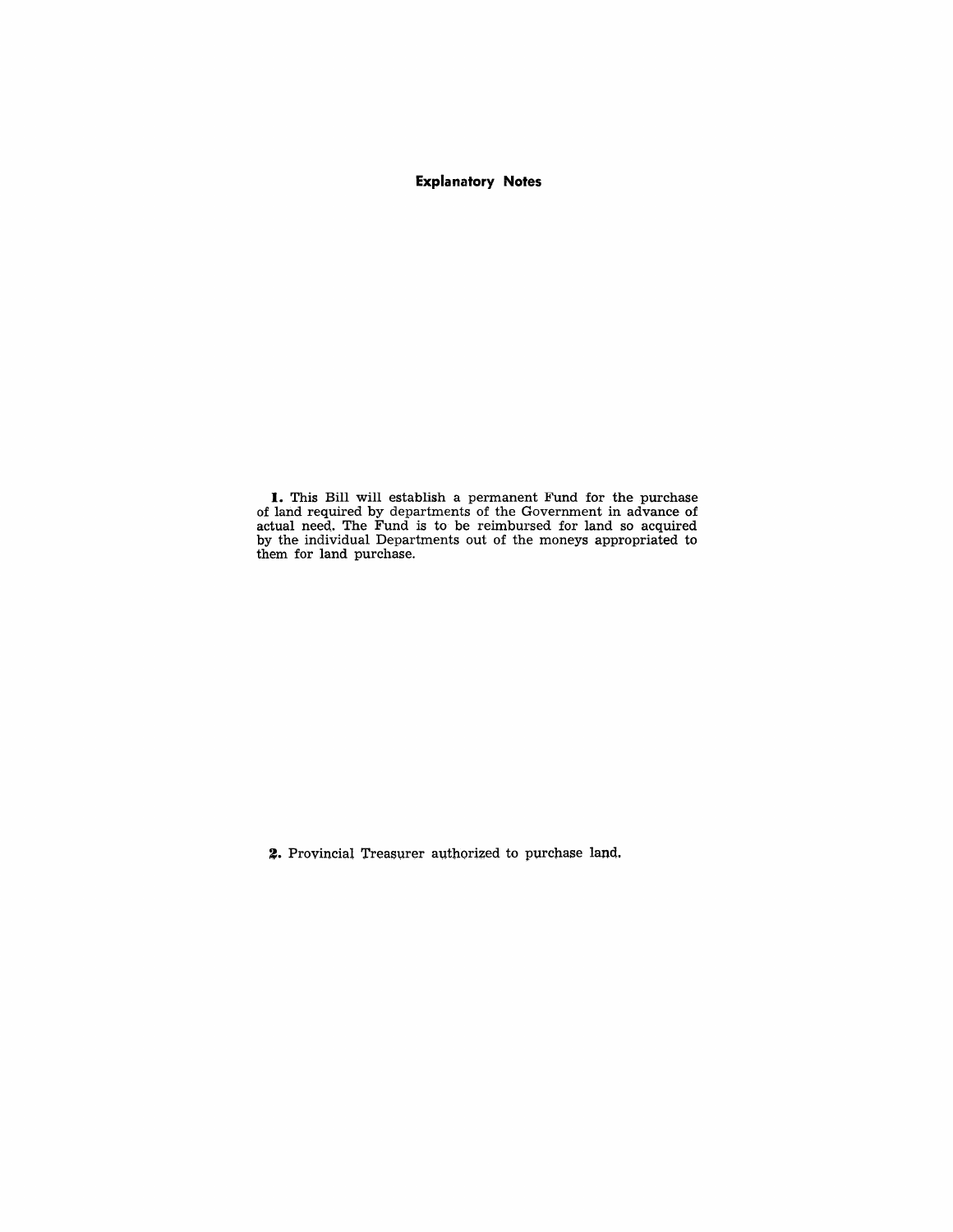3. Land may be acquired pursuant to this Act

- (a) by purchase, or
- (b) by exchange for Crown lands, or
- (c) by a combination of purchase and exchange.

4. (1) The Provincial Treasurer may enter into an agreement with any person under which that person is appointed the agent of the Crown

- (a) to purchase land in that agent's name on behalf of the Crown, or
- (b) to do any act in relation to the maintenance, repair or administration of land or any buildings or other improvements thereon purchased by that agent or any other agent under this section.

(2) An agreement under subsection (1) may require that the agent shall acquire and maintain for the period specified in the agreement and in the amount specified in the agreement a bond with a bonding company or insurance company acceptable to the Provincial Treasurer for the indemnification of the Crown in the event of loss to the Crown by reason of the fraudulent or criminal act of the agent or anyone acting on behalf of the agent.

(3) Where an agreement is entered into under subsection (1), the Provincial Treasurer may advance from the Land Purchase Fund to the agent

- (a) moneys required to be paid as the purchase price or part of the purchase price of the land;
- (b) moneys required to be paid as a deposit on the purchase price of the land or for the purpose of acquiring an option to purchase land;
- (c) moneys required to be paid as expenses incidental to the purchase of the land or to any transaction referred to in clause (b) ;
- (d) the costs incidental to acquiring or maintaining a bond referred to in subsection  $(2)$ :
- (e) moneys required to be paid by the agent before title to the land is transferred to the Crown for maintaining, repairing or administering the land or any building or other improvements thereon or to make any expenditures that he is required by law to make as owner, purchaser or occupant of the land;
- (f) fees payable to the agent for his services.

( 4) An agent is accountable to the Provincial Treasurer for all advances made to him pursuant to subsection (3).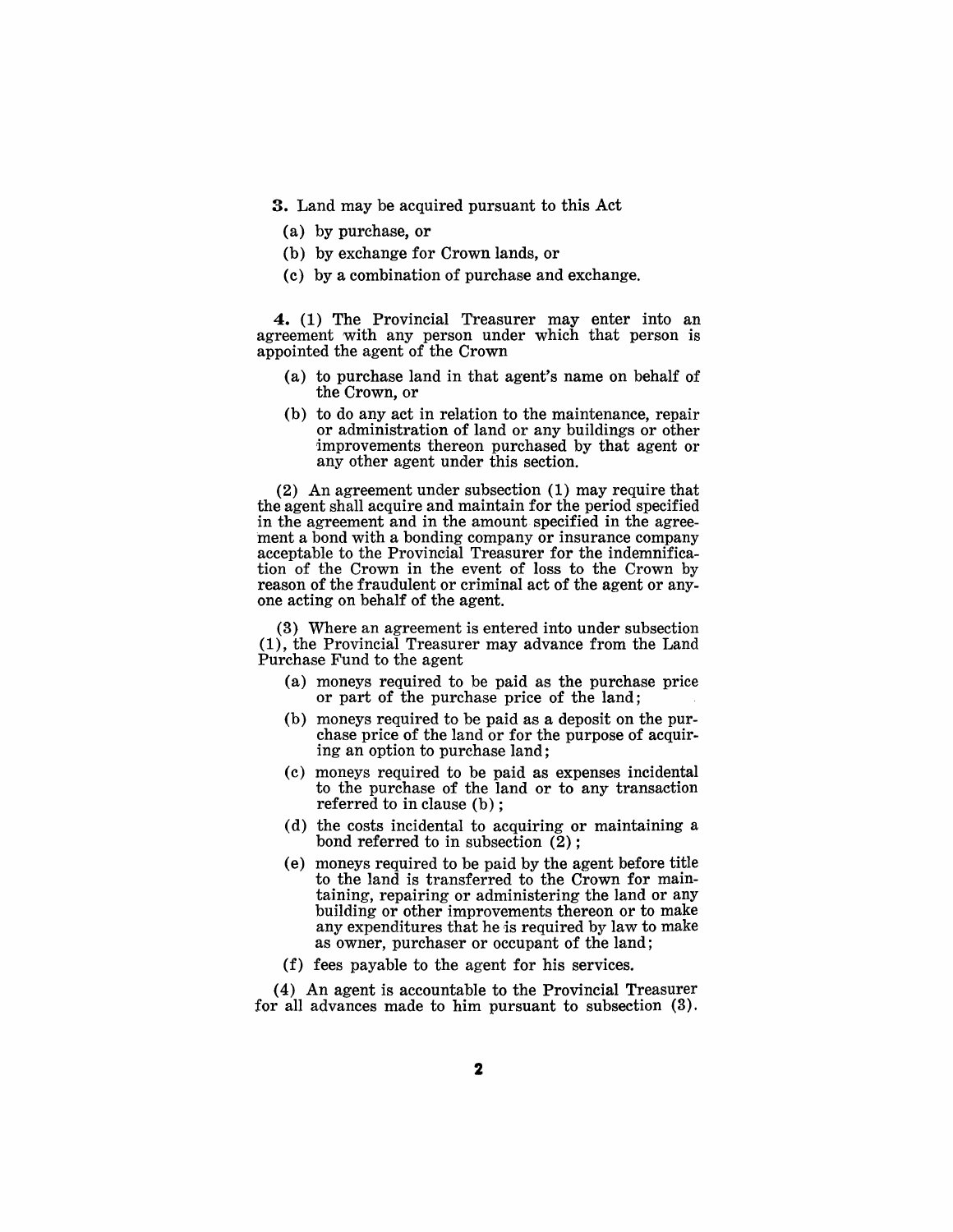**s.** Land may be acquired by purchase or exchange.

**4.** Use of agents acting for the Crown in land acquisition.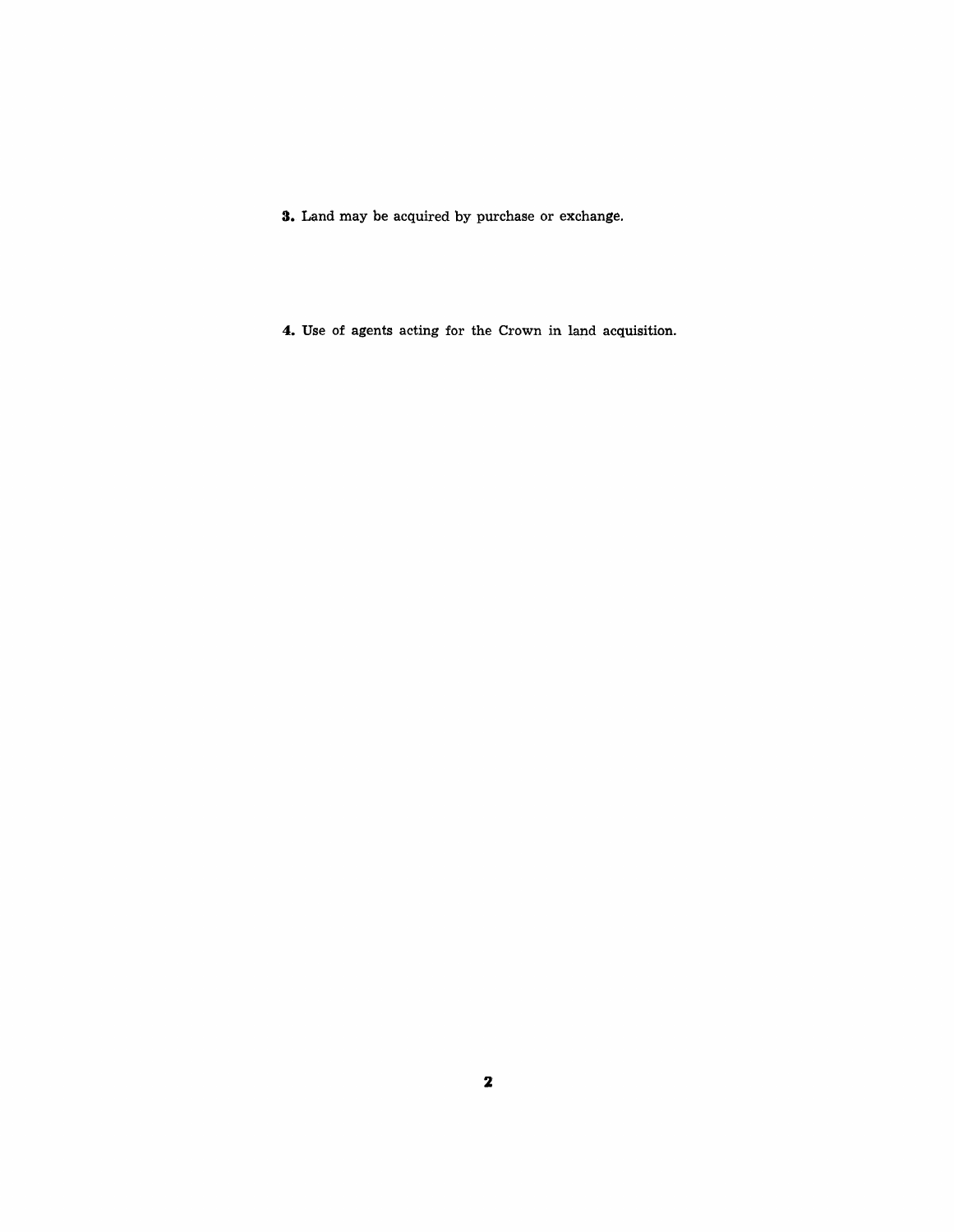**5.** (1) Where the title to land is transferred to the Crown under this Act,

- (a) the land becomes an asset of the Fund, and
- (b) the title to the land shall be registered in the name of the Crown in right of Alberta as represented by
	- (i) the Provincial Treasurer, or
	- (ii) where the Treasury Board designates some other Minister for that purpose, the Minister so designated,

who shall thereupon have the administration of the land.

(2) Notwithstanding subsection (1), the Lieutenant Governor in Council, on the recommendation of the Provincial Treasurer, may order that a Minister of the Crown specified in the order shall have the temporary administration of the land until the effective date of a further order of the Lieutenant Governor in Council in respect of that land made under section 7, subsection (3) or section 8, subsection (2) or until the land is sold pursuant to section 8, subsection (1).

(3) The Minister of the Crown who is given temporary administration of the land need not necessarily be the same Minister as that shown as representing the Crown on the certificate of title.

(4) The Minister who is given temporary administration of land under an order made pursuant to subsection (2) shall administer the land subject to any conditions specified in the order and subject to any conditions or directions made at or after the date of the order by the Provincial Treasurer in relation to the disposition, administration, development, maintenance or repair of that land or any buildings or other improvements thereon.

**6.** (1) All expenditures by the Provincial Treasurer pursuant to any agreement made in the exercise of his powers under this Act shall be paid out of the Land Purchase Fund.

(2) The cost of maintaining or repairing any land held by the Crown pursuant to this Act or any buildings or other improvements thereon shall be paid· out of the Land Purchase Fund.

(3) All revenues received from land while it is an asset of the Fund shall be paid into the Fund.

7. (1) Where, in respect of land acquired by the Crown pursuant to this Act,

(a) moneys are thereafter appropriated by the Legislature for the purpose of reimbursing the Land Purchase Fund for the cost of acquiring that land and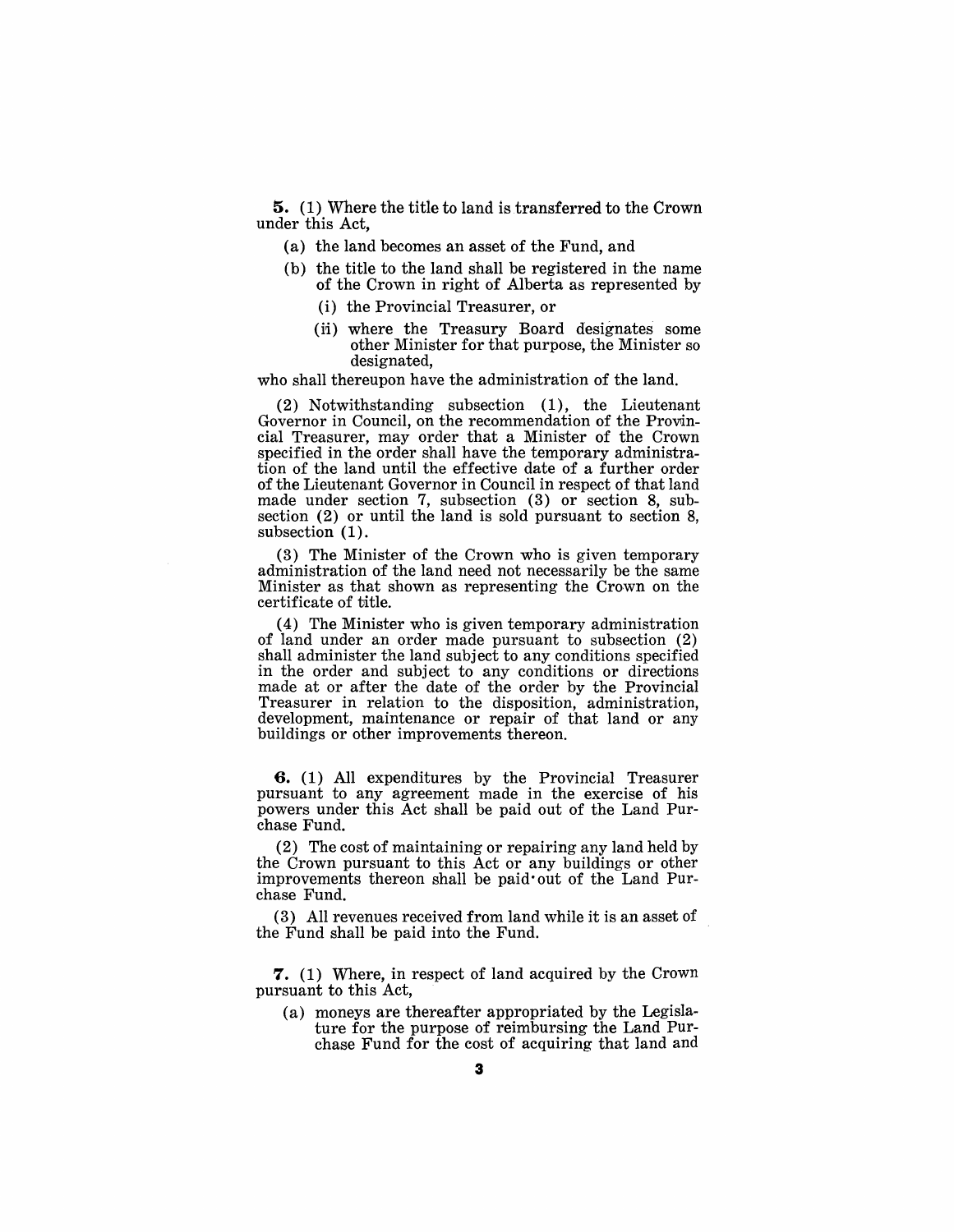**5.** Temporary administration of land acquired by the Crown.

6. Land purchases and maintenance may be made out of Fund.

**7.** Reimbursement of the Land Purchase Fund from subsequent appropriations.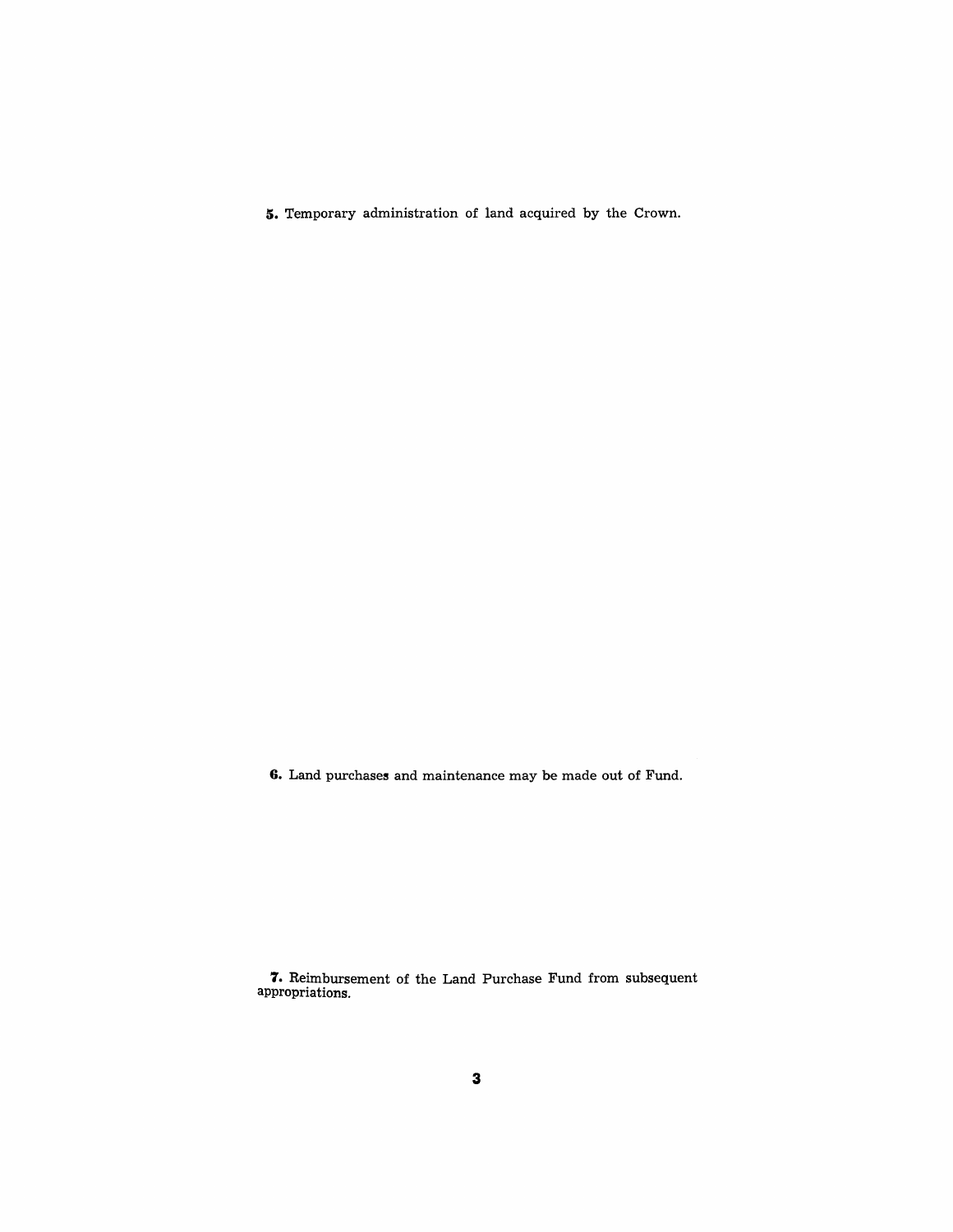other costs attributable to that land while it is an asset of the Fund, and

(b) the appropriation is under the administration of the Minister who requested the acquisition of the land,

the Provincial 'Treasurer may order the transfer from the appropriation to the Land Purchase Fund of an amount equal to the original cost of the land plus the net maintenance costs, together with interest on that amount, at a rate determined by the Provincial Treasurer, capitalized to the date of the transfer to the Fund.

- (2) In subsection (1)
- (a) "original cost of the land" means the purchase price of the land plus any amount of any expenses incurred in connection with the acquisition of the land including any amounts referred to in section 4, subsection (3) ;
- (b) "net maintenance costs" means the amount by which costs referred to in section 6, subsection (2) that are incurred in respect of the land concerned exceed the amount of the revenues from that land referred to in section 6, subsection (3).

(3) Where an amount is transferred to the Land Purchase Fund pursuant to subsection (1), the Lieutenant Governor in Council, upon the recommendation of the Provincial Treasurer or the Minister concerned, may make an order

- (a) revoking any existing order made under section 5, subsection (2), and
- (b) transferring the administration of the land to the Minister specified in the order.

(4) Subsection (3) does not operate to preclude the making of a subsequent order by the Lieutenant Governor in Council transferring the administration of the land to some other Minister.

8. (1) Where any land acquired pursuant to this Act is in the opinion of the Provincial Treasurer no longer required to meet future requirements of the department or other division of the public service of Alberta under the administration of the Minister who requested its acquisition, the Lieutenant Governor in Council may by order authorize the sale of that land at a price to be determined by the order.

(2) Where any land acquired pursuant to this Act is in the opinion of the Provincial Treasurer no longer required to meet future requirements of the department or other divisions of the public service of Alberta under the administration of the Minister who requested its acquisition, the Lieutenant Governor in Council may by order transfer the administration of the land to some other Minister of the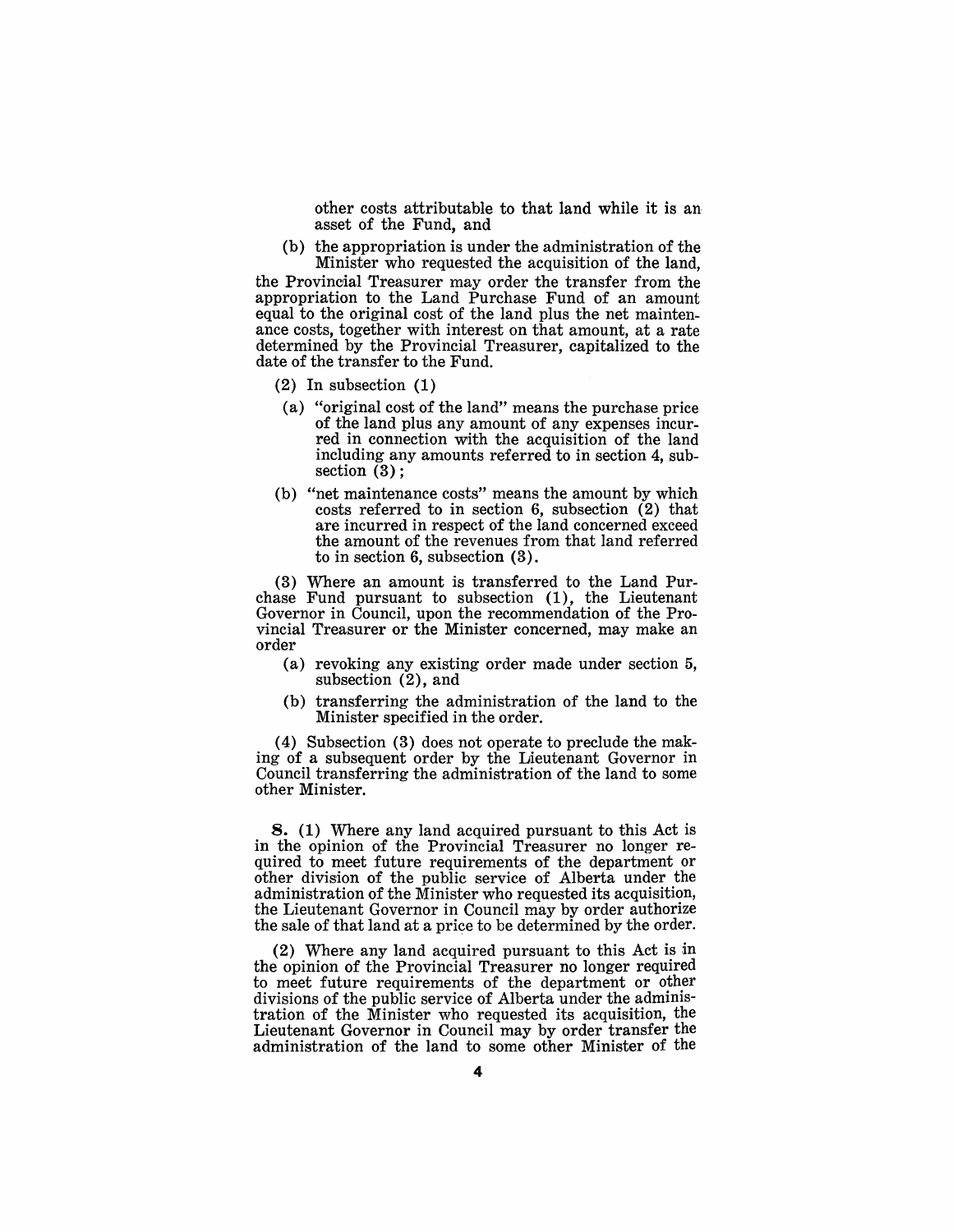**8.** Disposition of surplus land.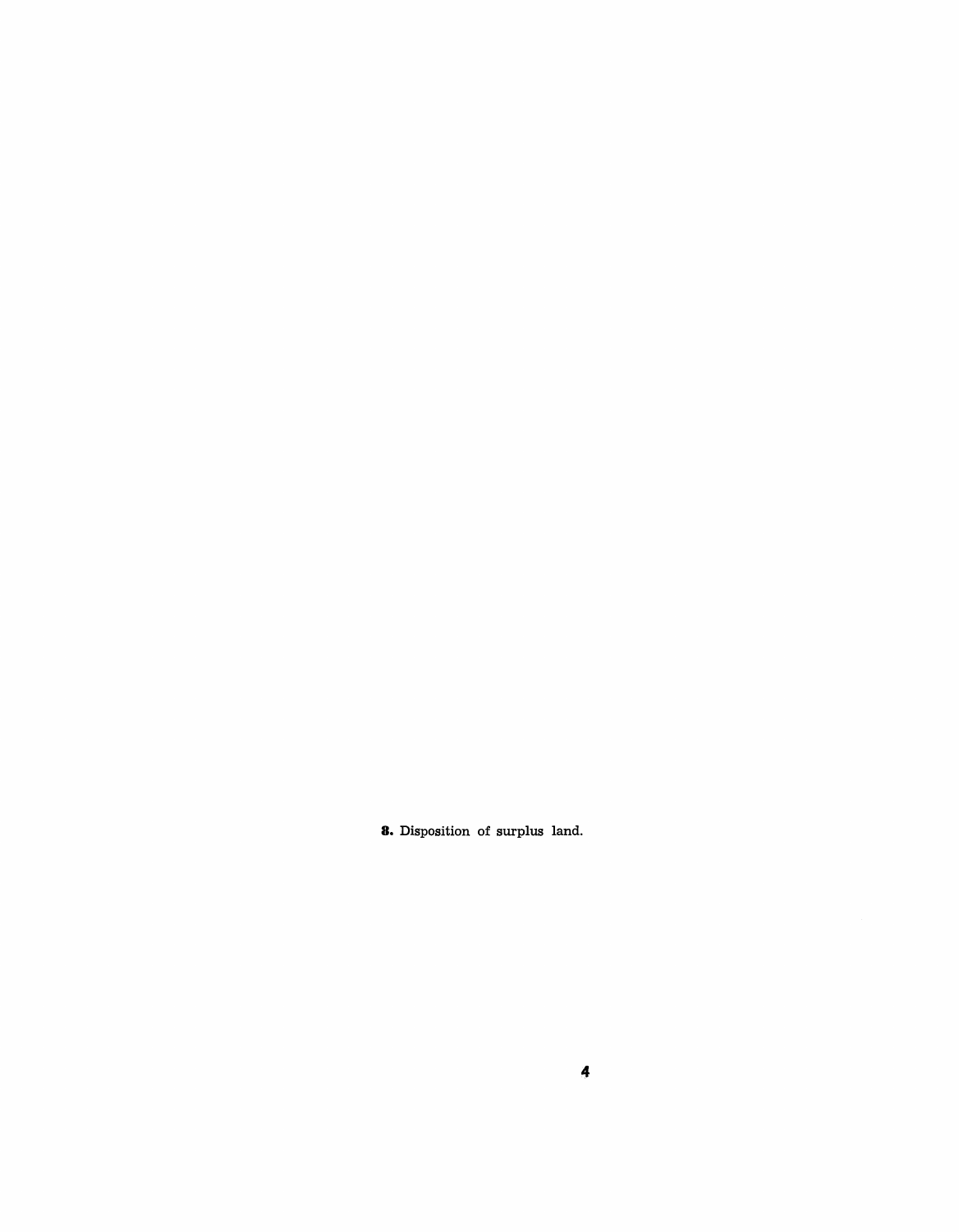Crown upon the transfer to the Fund from an appropriation under the administration of that other Minister of an amount prescribed in the order.

(3) The amount prescribed in an order under subsection (2) shall be not less than the amount that would have been transferred to the Fund under section 7, subsection (1) if the transfer to the Fund were made under that subsection.

(4) Subsections (1) and (2) do not apply where an order has been made under section 7, subsection (3).

( 5) The proceeds of sales of land under this section shall be paid into the Land Purchase Fund.

(6) Land ceases to be an asset of the Fund upon the effective date of an order under section 7, subsection (3) or subsection (2) of this section or upon the effective date of a sale made pursuant to subsection (1) of this section.

**9.** The Lieutenant Governor in Council may make regulations governing

- (a) the management of the Land Purchase Fund;
- (b) the acquisition and disposition of land pursuant to this Act;
- (c) the administration and use of land held by the Crown pursuant to this Act;
- (d) such other matters as may be necessary to carry out the purposes of this Act.

**10.** After the end of each fiscal year of the Government, the Provincial Treasurer shall prepare a report respecting his activities under this Act during the preceding fiscal year and lay a copy thereof, together with an audited financial statement for the Land Purchase Fund as at the end of that fiscal year, before the Assembly if it is then in session and, if not, within 15 days after the commencement of the next ensuing session

**11.** This Act comes into force on the day upon which it is assented to,